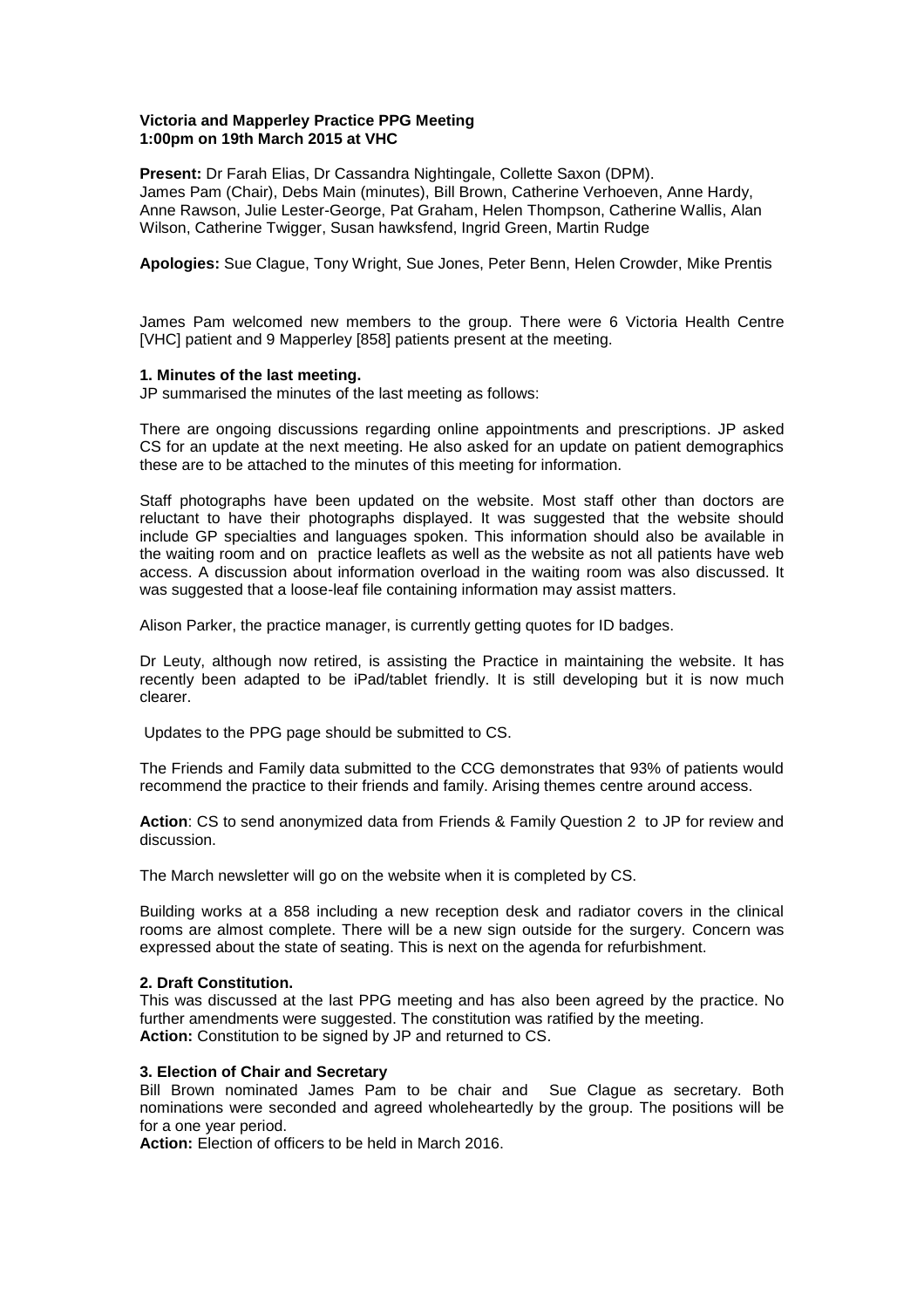## **4. Core Group.**

JP introduced the idea of the core group as being a small group of patients representing both surgeries that would take forward action required from the PPG meeting and would help to keep things moving between meetings in a timely fashion.

There appears to have been some confusion regarding the meetings of the PPG by some members of the group. JP clarified as follows:

Full PPG meetings - as was agreed at the meeting 04/12/14 - to keep to quarterly formal meetings attended by GP's and the deputy practice manager.

Interim PPG meeting – At the 4/12/14 meeting it was also agreed that the PPG would have an interim meeting, open to all PPG members that would to help shape the agenda for the full PPG.

At the first interim meeting held at 858 on the 13th January it was agreed that it would be beneficial to have a Core Group who would action matters arising from the meetings. Ideally this would include a balance of patients from both 858 and VHC surgery. Currently there are more 858 patients than VHC patients in the group and JP invited anyone from the VHC to join. Three VHC members volunteered to join the Core Group.

Not all members of the PPG received notification of the 13th January Interim meeting. This was mainly due to JP having faulty email addresses. This has now been rectified.

Some raised concerns that PPG members, who were not members of the Core Group, would be left out of the decision making process. it was therefore agreed that the minutes of the monthly core group meeting would be sent to all PPG members. **Action:** JP

. Dr Elias expressed his support of the meeting structure. Following discussion it was agreed that these meetings would continues.

Some members disliked the term "core group" and following discussion it was agreed that it would be re-named the "Action Group".

For clarity the PPG meetings are now as follows:

**Full PPG meetings** – 12 weekly – These are formal meetings attended by GP's and the deputy practice manager. The meetings will take place at VHC.

**Interim PPG meeting** - 6 weeks after main PPG meeting - to help shape the required agenda for the PPG. The meetings will take place at 858.

**Action group** - monthly - to take forward action arising from PPG meetings. These meetings will take place at VHC

**Action:** JP and CS to set PPG meetings dates.

#### **5. Texting Patients.**

Cath Verhoeven presented this item. Patients have the opportunity to 'opt in' to a system where they can be sent text messages reminding them of appointments and providing other healthcare information.

The practice has decided on an 'opt in' rather than 'opt out' criteria for reasons of confidentiality. Posters and consent forms are displayed in reception.

Dr Mawji, [who attended for this item] and Dr Elias both commented that they have discussed at length the importance of protecting vulnerable people and the potential for breaches of data protection and for this reason the practice has adopted the 'opt in' option.

At a meeting between JP,DM,CV and CS in February it was suggested that members could